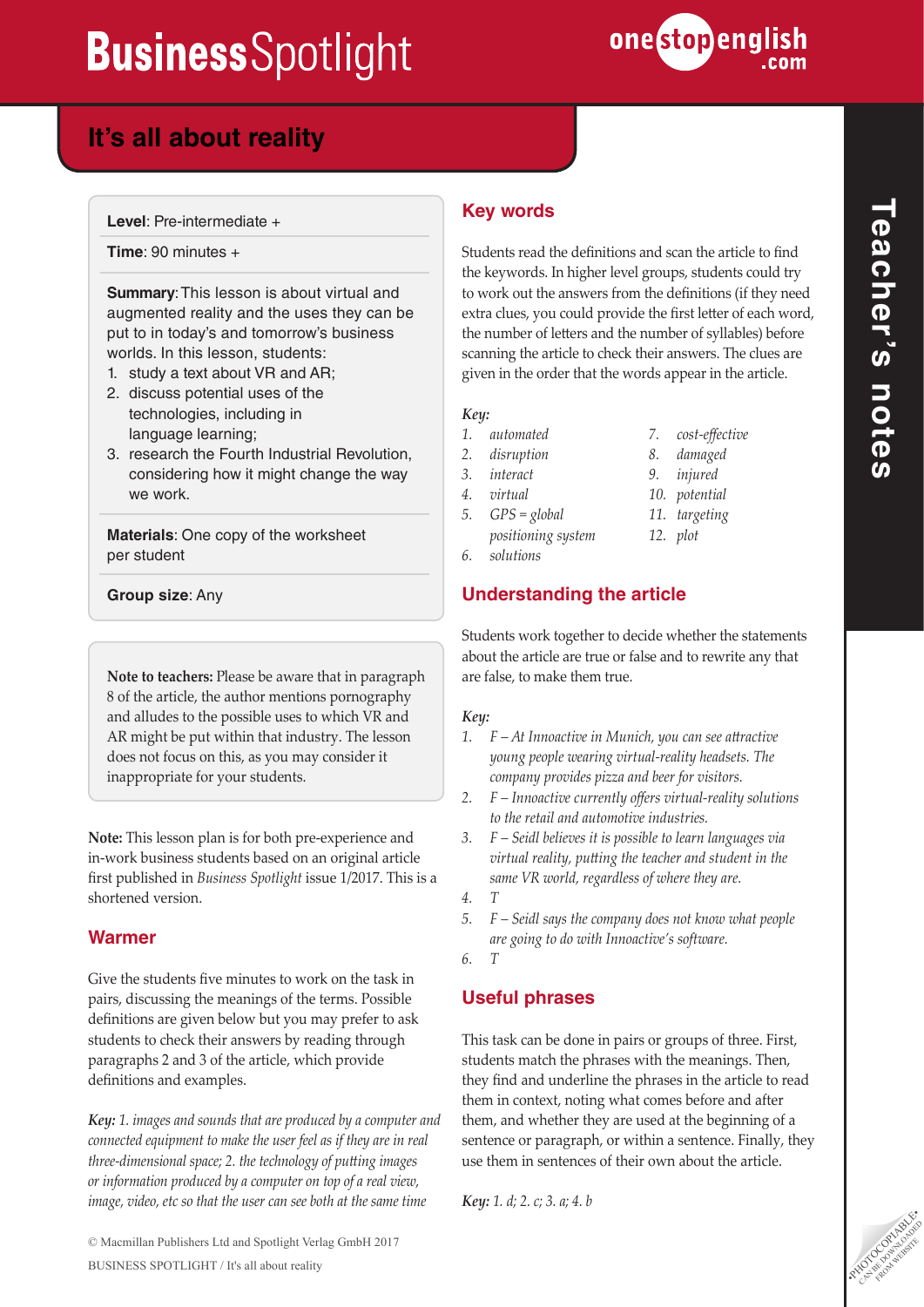

## It's all about reality

#### **Discussion**

Students discuss the questions relating to the article.

#### **Research**

In pairs or small groups, students research the topics. You could divide the tasks up amongst the students and get them to present their findings to the rest of the group. This task can also be set for homework.

#### **Vocabulary record**

Here, students should be encouraged to record all of the new and useful vocabulary they have learnt during the lesson, not only in the form presented in the article but also in related forms.

#### **Related topics on onestopenglish**

The following set of news lessons looks into the phenomenon of Pokémon Go, an example of augmented reality:

[www.onestopenglish.com/skills/news-lessons/monthly](http://www.onestopenglish.com/skills/news-lessons/monthly-topical-news-lessons/monthly-news-lesson-man-quits-job-to-become-full-time-pokmon-hunter/555459.article)[topical-news-lessons/monthly-news-lesson-man-quits](http://www.onestopenglish.com/skills/news-lessons/monthly-topical-news-lessons/monthly-news-lesson-man-quits-job-to-become-full-time-pokmon-hunter/555459.article)[job-to-become-full-time-pokmon-hunter/555459.article](http://www.onestopenglish.com/skills/news-lessons/monthly-topical-news-lessons/monthly-news-lesson-man-quits-job-to-become-full-time-pokmon-hunter/555459.article)

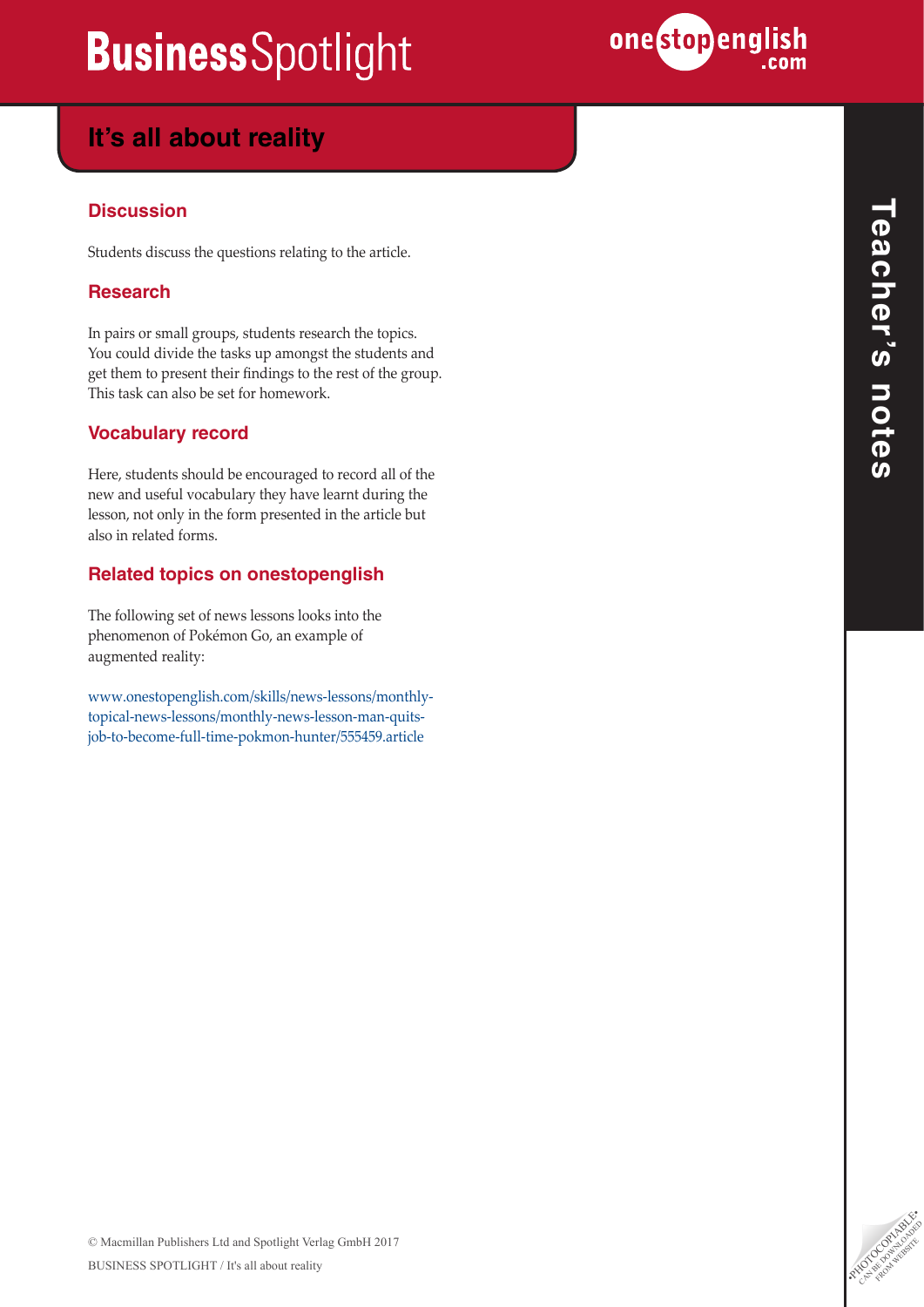

## **It's all about reality**

#### **Warmer** 1

**Do you know what the terms below mean? Discuss your answers with a partner.**

- **1.** virtual reality
- **2.** augmented reality

### **2** Key words

**Read the definitions, then find the key words in the article to read them in context. The paragraph numbers are given to help you.** 

- **1.** using machines or done by machines, instead of people (para 1)
- **2.** a problem or action that interrupts something and prevents it from continuing (para 1)
- **3.** If two or more things \_\_\_\_\_\_\_\_\_, they affect or change one another in some way. (para 2)
- **4.** created by computers or appearing on computers or the internet (para 2)
- **5.** a system for finding exactly where you are anywhere in the world using satellites (para 3)
- **6.** ways and ideas to deal with problems and challenges (para 5)
- **7.** giving the most profit or advantage in exchange for the amount of money that is spent (para 5)
- **8.** harmed so that it is broken (para 5)
- **9.** hurt in an accident or attack (para 5)
- **10.** the possibility to develop or achieve something in the future (para 6)
- **11.** trying to sell your product to a particular company or industry (para 9)
- **12.** a series of related events that make up the main story in a book, film, etc (para 10)

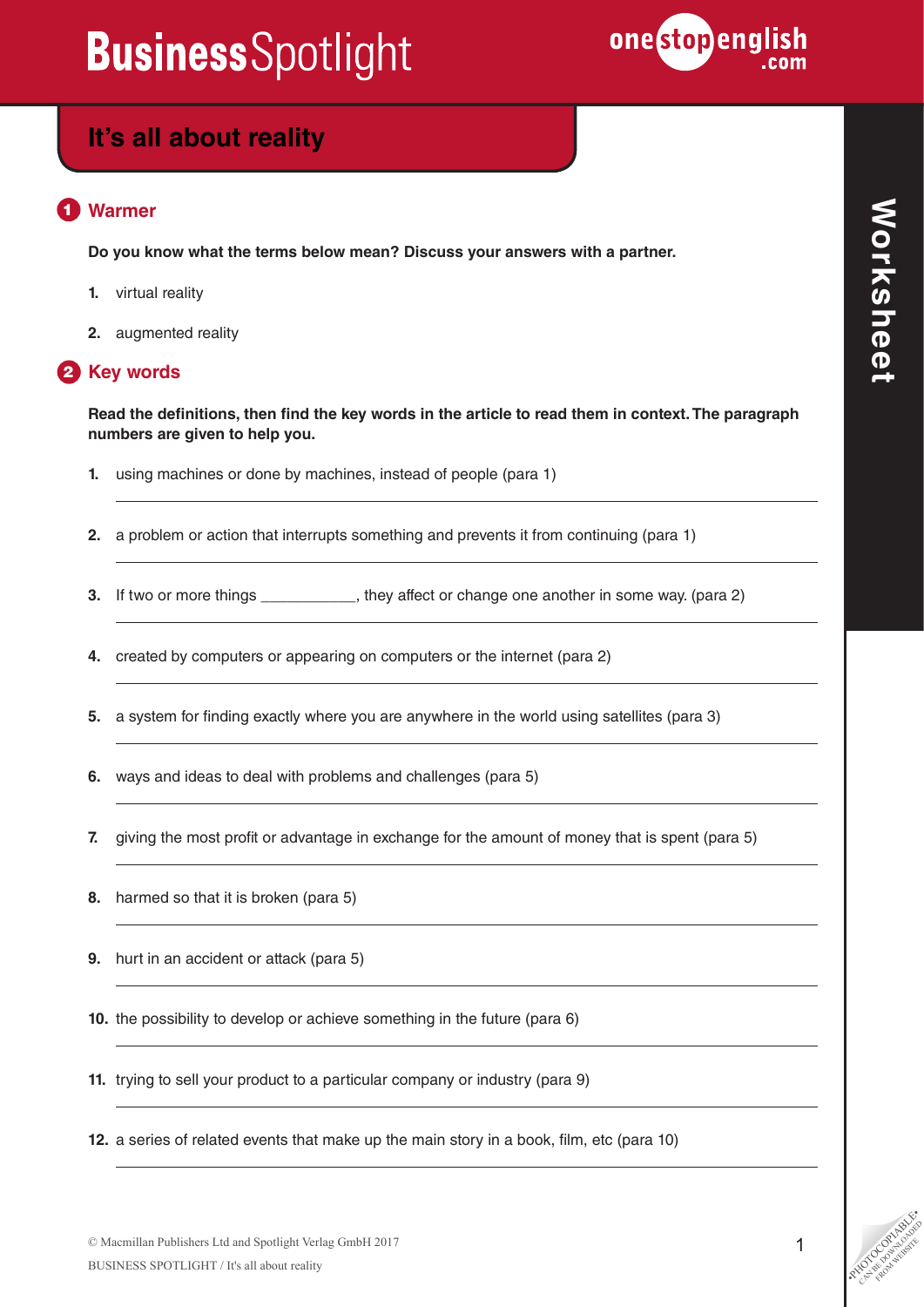

## **It's all about reality**



3

5

2

1

**Hurrying through the streets collecting Pokémon or walking on Mars, both without leaving home? No problem with AR and VR. Read on to find out more.**

- More connected, more automated and faster than ever before. The Fourth Industrial Revolution continues to evolve and we can expect to see more innovation and disruption in the coming year. To understand these dramatic developments, we nee<sup>d</sup> to update our vocabulary regularly and this means learning about VR and AR.
- VR stands for "virtual reality" and the idea is to interact with a virtual world designed so that people find it difficult to tell the difference between what is real and what is not. VR is usually experienced by wearing a specially designed headset that enables you to walk around Mars in your bedroom.
- AR is short for "augmented reality", which is the blending of real life and virtual reality. With AR, users are able to interact with virtual content in the real world. In the Pokémon Go game, for example, a mobile phone's GPS is used to find creatures, called Pokémon, that appear on the screen as if they were in the same place as the player. That's AR.
- At the moment, AR appears to be winning the race for 4 market share but Daniel Seidl is excited about VR.
	- Seidl is the managing director of Innoactive, a startup offering virtual-reality solutions to companies in the retail and automotive sectors. He feels that VR could be a cost-effective way of training people. Imagine, he says, a company creating real-life scenarios in a safe virtual space, where workers can interact as if they were on a factory floor or on an oil rig. Using VR, trainers could guide them, step by step, and let them repeat actions as many times as they need, until they feel confident about doing a task. Nothing gets damaged, no one gets injured.

# **It's all about reality by Eamonn Fitzgerald**

As Seidl talks about the potential of VR, attractive young people walk round the Innoactive office in Munich wearing headsets, smiling and laughing, immersed in virtual worlds. There's pizza and beer for visitors and a chance to ask whether VR could be used to teach languages.

"Yes, it is possible to create a virtual reality-based training scenario helping and encouraging people around the world to learn new languages," Seidl says. "In contrast to more traditional classroom training or e-learning programs, VR offers the opportunity to put both the teacher and the student in the same virtual world, allowing them to communicate and interact regardless of time and location," he explains.

"Is virtual reality the future of online pornography?" That was the title of a BBC newsbeat article that began, "Without pornography, the internet as we know it today would not exist". So will porn play a major role in VR development? Could the tools that Innoactive is working on be used by the creators of "adult entertainment"?

"We are not targeting this industry with our solutions, 9 even though we do not know what people are going to do with our software," Daniel Seidl says, adding: "You know, people are very creative …"

Talking of creative, some say that all the world's stories can be categorized into six types. One of these is "man in a hole". A person falls into a hole and gets out again – that is the plot and it is the basis for all those romantic films in which someone gets into trouble before the happy ending. One day, when those headsets become a platform for Hollywood storytelling, VR will have a very happy ending.

*EAMONN FITZGERALD writes daily at www.eamonn.com. He uses social media to build relationships for organizations.*

7

8

10

Worksheet **Worksheet**

www.business-spotlight.de

© Business Spotlight, 1/2017 Based on an abridged version of the article

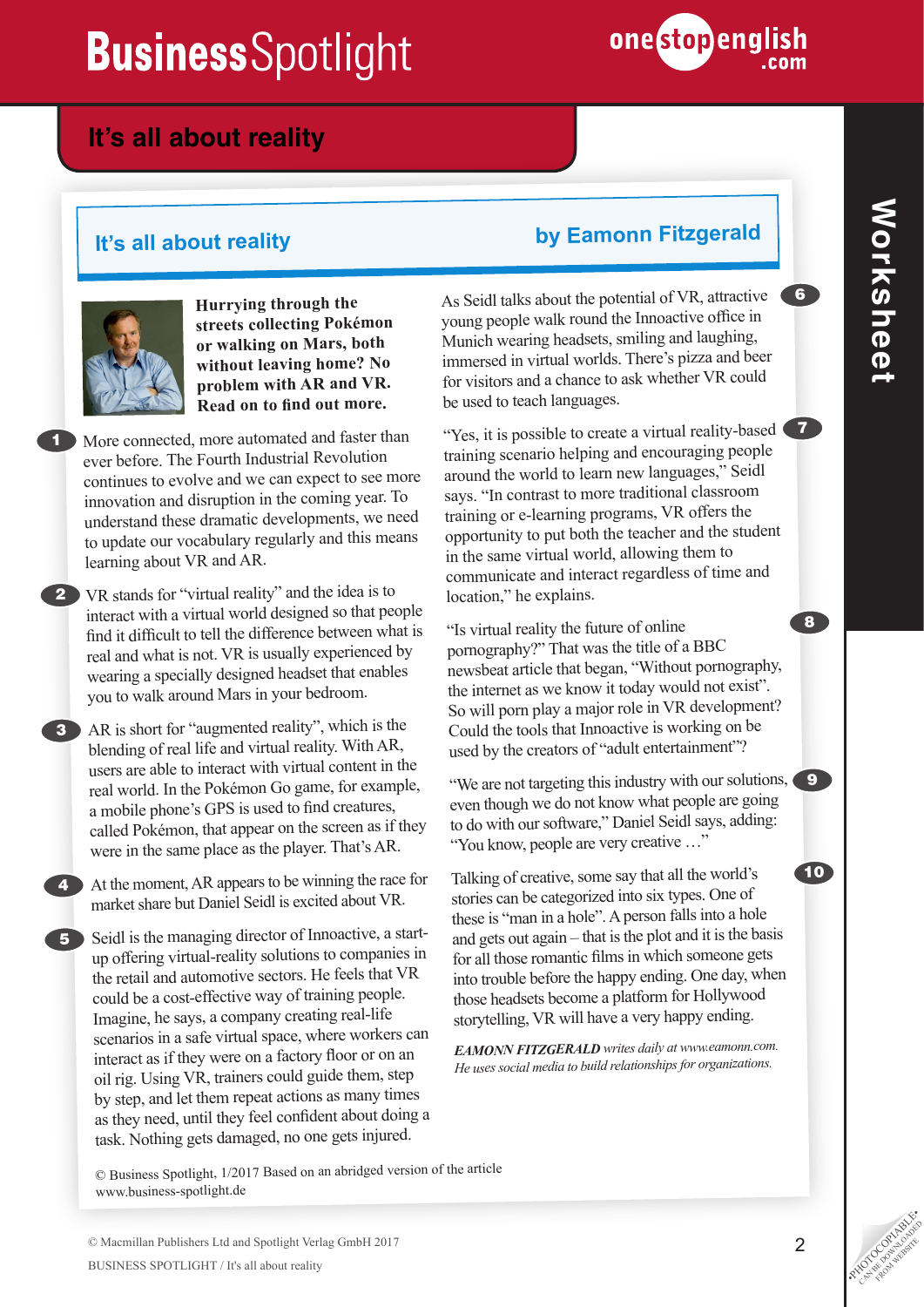

### **It's all about reality**

#### **Understanding the article**  3

**Are these statements about the article true (T) or false (F)? Correct any that are false.**

- **1.** If you put on a virtual-reality headset at Innoactive in Munich, you can see attractive young people eating pizza and drinking beer.
- **2.** Innoactive currently offers virtual-reality solutions to the oil industry.
- **3.** Seidl believes it is only possible to learn languages via virtual reality if the teacher and student are in the same room.
- **4.** Seidl says that virtual reality could provide a platform where people could safely learn and practise potentially dangerous work tasks.
- **5.** Seidl knows exactly what people are going to do with Innoactive's software.
- **6.** The author of the article thinks that, one day, we will watch films through virtual-reality headsets.

#### **Useful phrases** 4

- **a. Match the phrases with the meanings.**
	- **1.** the idea is to
	- **2.** at the moment

**3.** in contrast to

that the second one is very different from the first

**a.** used when you are comparing two things and saying

- **b.** without being affected or influenced by anything else that happens or exists
- **4.** regardless of **c.** now; currently
	- **d.** the purpose of it is to
- **b. Find and underline the phrases in the article. What comes before and after them? Are they used at the beginning of a sentence or paragraph, or within a sentence?**
- **c. Use the phrases in sentences of your own about the article.**

3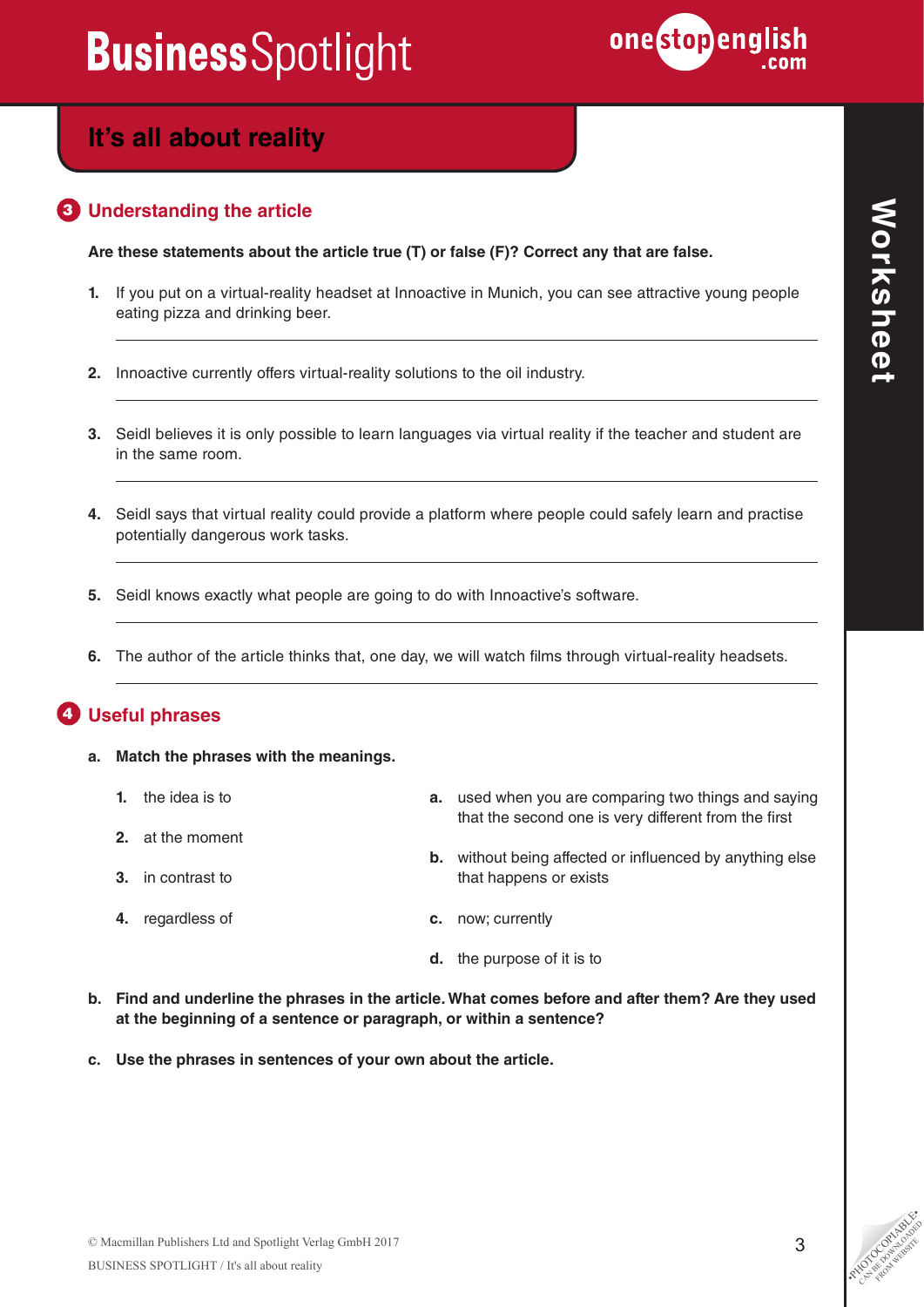

## **It's all about reality**

### **5** Discussion

- Could you imagine learning a language via VR or AR? What do you think the advantages and disadvantages might be?
- What other potential uses do you imagine VR and AR could have?

### **6** Research

- **a. The author talks about the Fourth Industrial Revolution in paragraph 1. What is this? What does it involve? How will it change the way we work?**
- **b. What were the other industrial revolutions? How did they change the way people worked?**
- **c. Visit the Innoactive website [www.innoactive.de/en/](http://www.innoactive.de/en/) to see people wearing the VR headsets and to learn more about the type of VR solutions the company offers.**